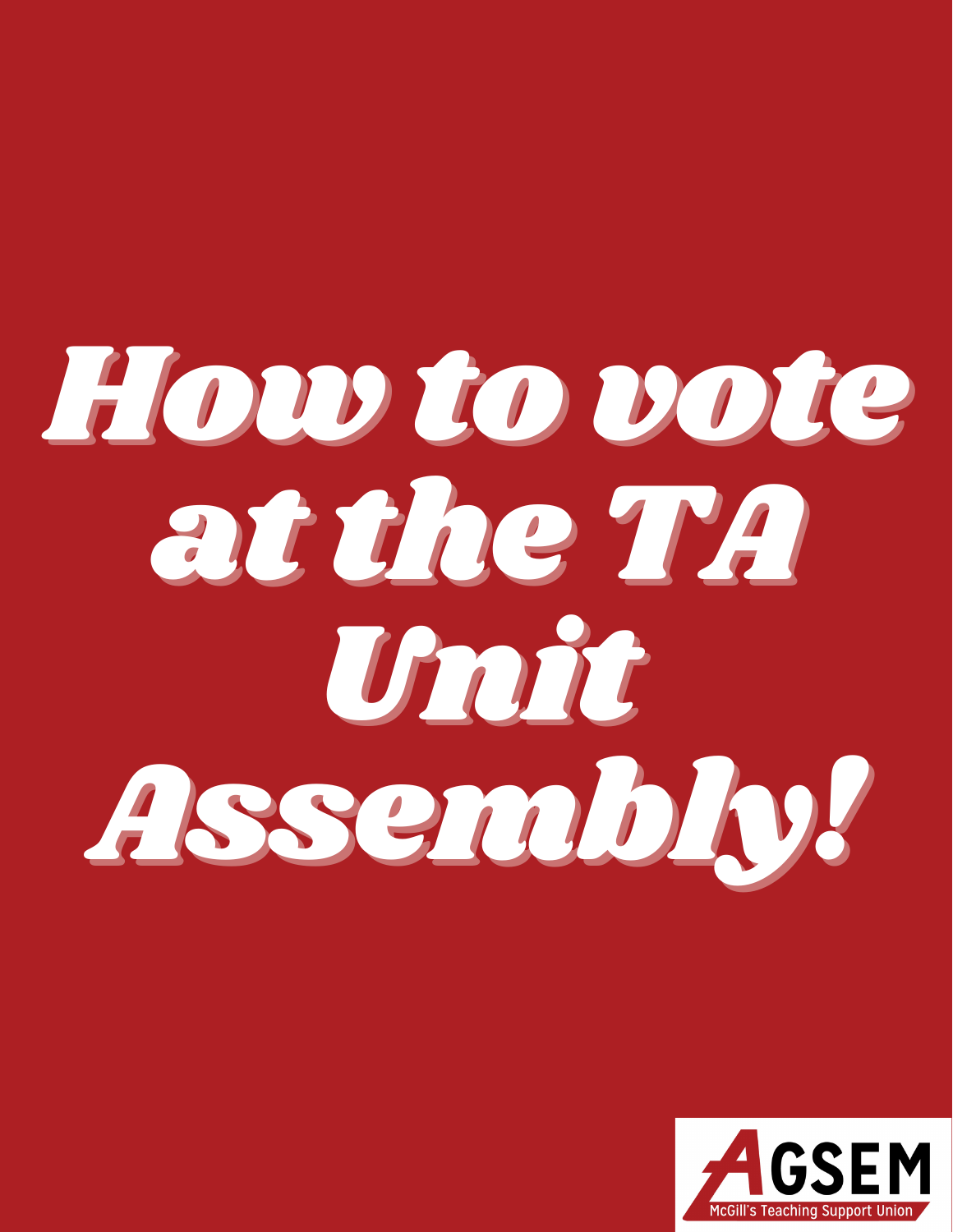## Step 1:

Belenios public server <noreply@belenios.org>

to me  $\sim$ 

You are listed as a voter for the election

Poutine

You will find below your credential. To cast a vote, you will also need a password, sent in a separate email. Be careful, passwords and credentials look similar but play different roles. You will be asked to enter your credential before entering the voting booth. Login and passwords are required once your ballot is ready to be cast.

Credential: vnxApj3tkcUvRES Page of the election: https://belenios.loria.fr/elections/gt8GMjpPGoFWQi/

Note that you are allowed to vote several times. Only the last vote counts.

#### Your password for election Poutine  $\sum$  Inbox x

Belenios public server <noreply@belenios.org>

to me  $\sim$ 

You are listed as a voter for the election

Poutine

You will find below your login and password. To cast a vote, you will also need a credential, sent in a separate email. Be careful, passwords and credentials look similar but play different roles. You will be asked to enter your credential before entering the voting booth. Login and passwords are required once your ballot is ready to be cast

Username: mail@agsem-aeedem.ca Password: 5P3PwuJzgoNSBf Page of the election: https://belenios.loria.fr/elections/gt8GMjpPGoFWQi/

Note that you are allowed to vote several times. Only the last vote counts.

You will receive two emails: one with a password, and one with a credential. Both will have a link to the election!

Click the election link in either email.

(Don't see an email? Check Spam, or just search "Belenios" in your inbox.)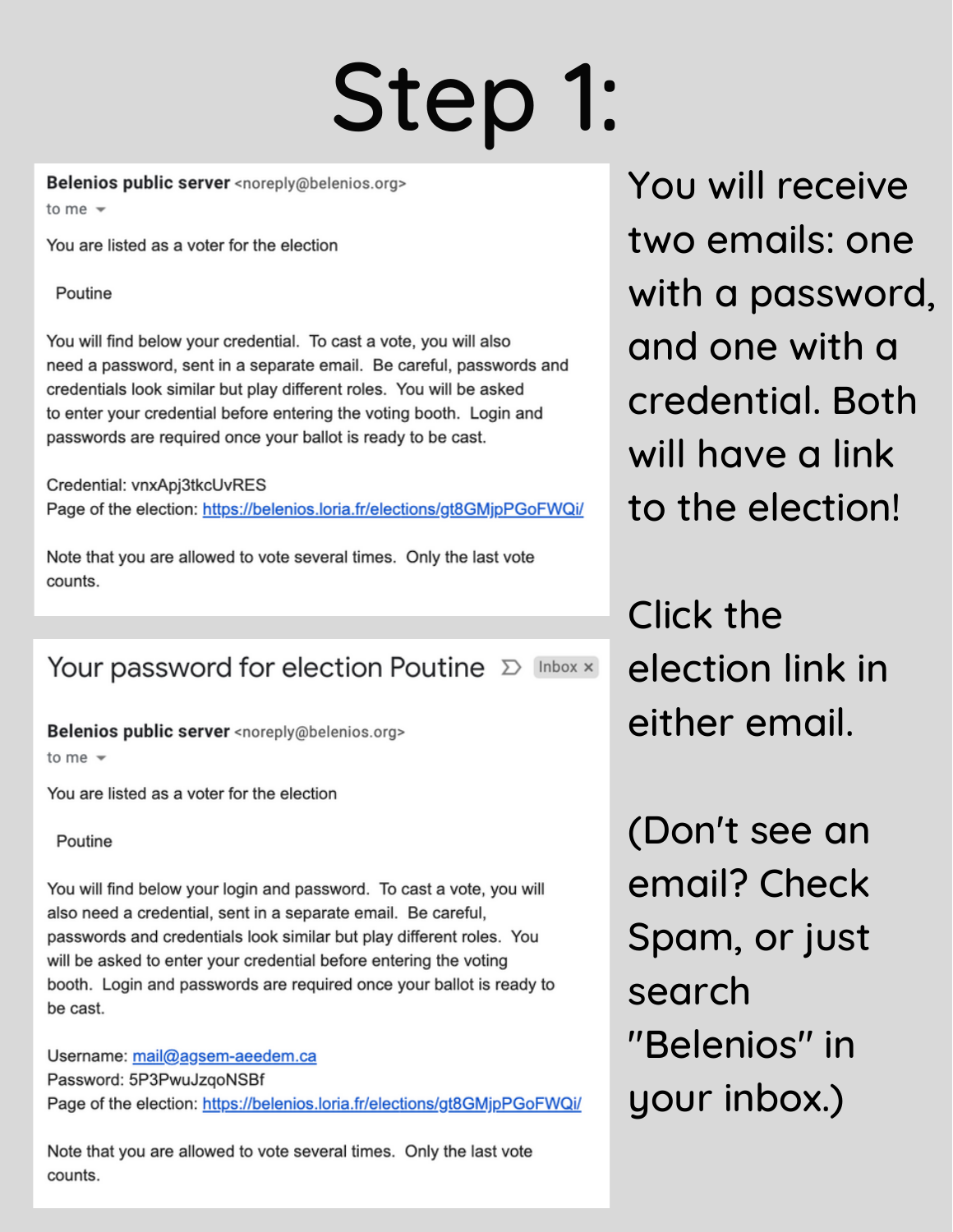### Step 2:

You're now at the election page! Click "Start."

Remember, you'll need the credential and password from your inbox, so keep your email handy as you get ready to vote!

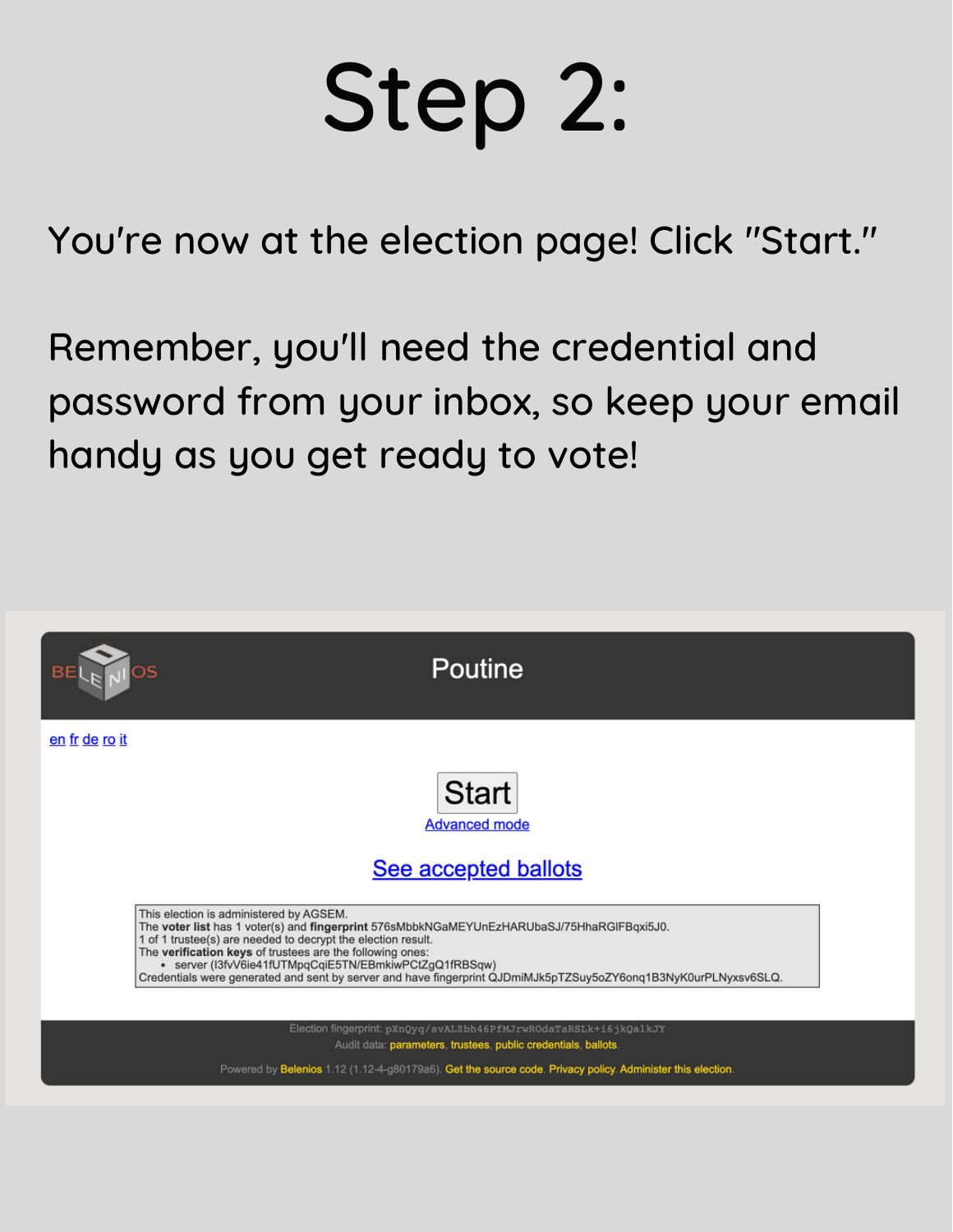### Step 3:

Click the box that says "here" to input your credential (usually the second Belenios email you received).

Copy and paste your credential into the box that pops up. Click "OK" when done.

| ЭS<br>BE<br>Input credential -                                                                     | belenios.loria.fr says<br>Please enter your credential:<br>OK<br>Cancel | - Confirm - Done |
|----------------------------------------------------------------------------------------------------|-------------------------------------------------------------------------|------------------|
| Step 1/6: Input credential                                                                         |                                                                         |                  |
|                                                                                                    |                                                                         |                  |
| Input your credential here                                                                         |                                                                         |                  |
|                                                                                                    |                                                                         |                  |
| Election UUID: gt8GMjpPGoFWQi<br>Election fingerprint: pXnQyq/svALZbh46PfMJrwROdaTaRSLk+i6jkQalkJY |                                                                         |                  |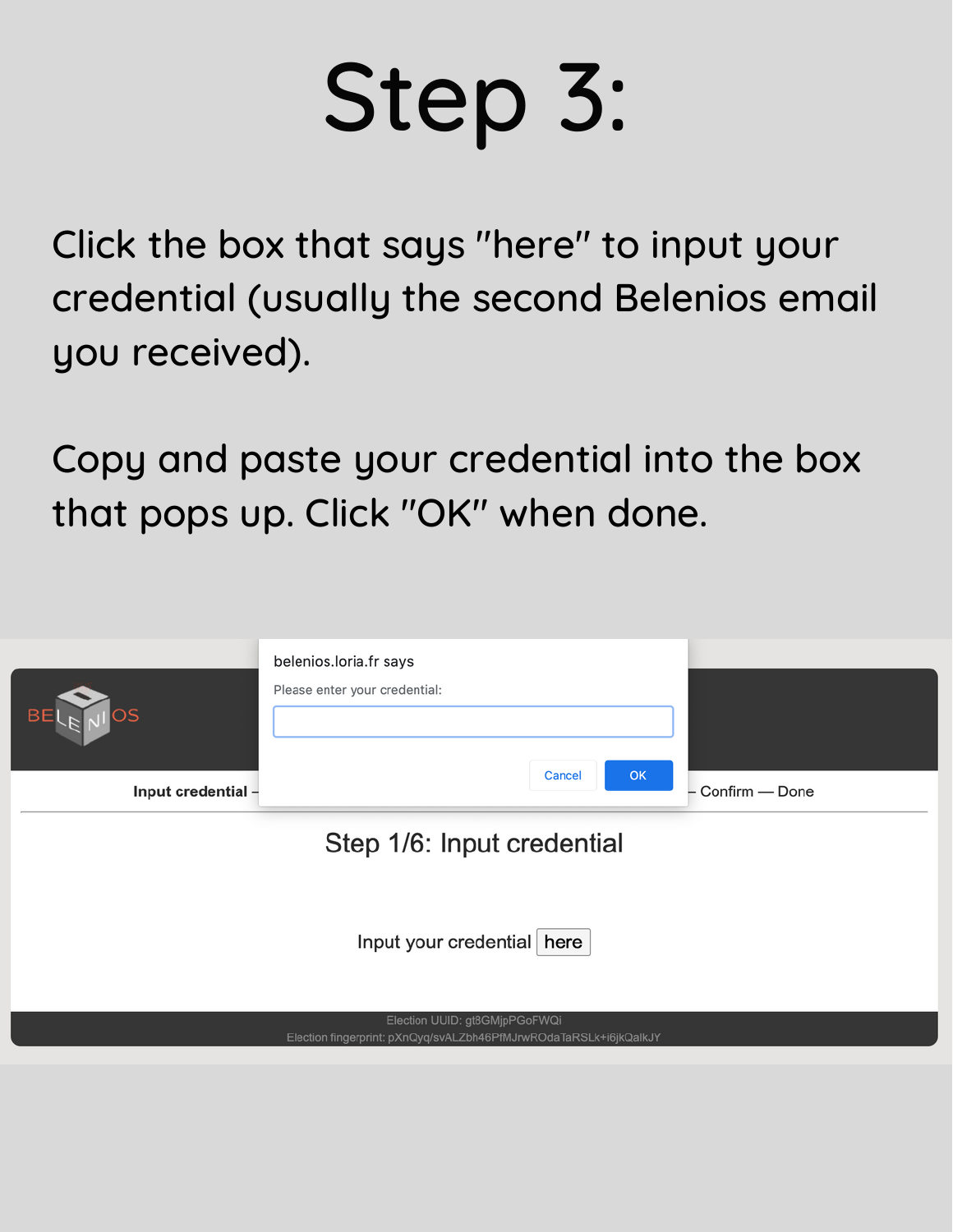### Step 4:

Time to vote! While the question you'll see will be different than this one, you will still have options to vote, as well as an option of a "Blank Vote" if you wish to abstain.

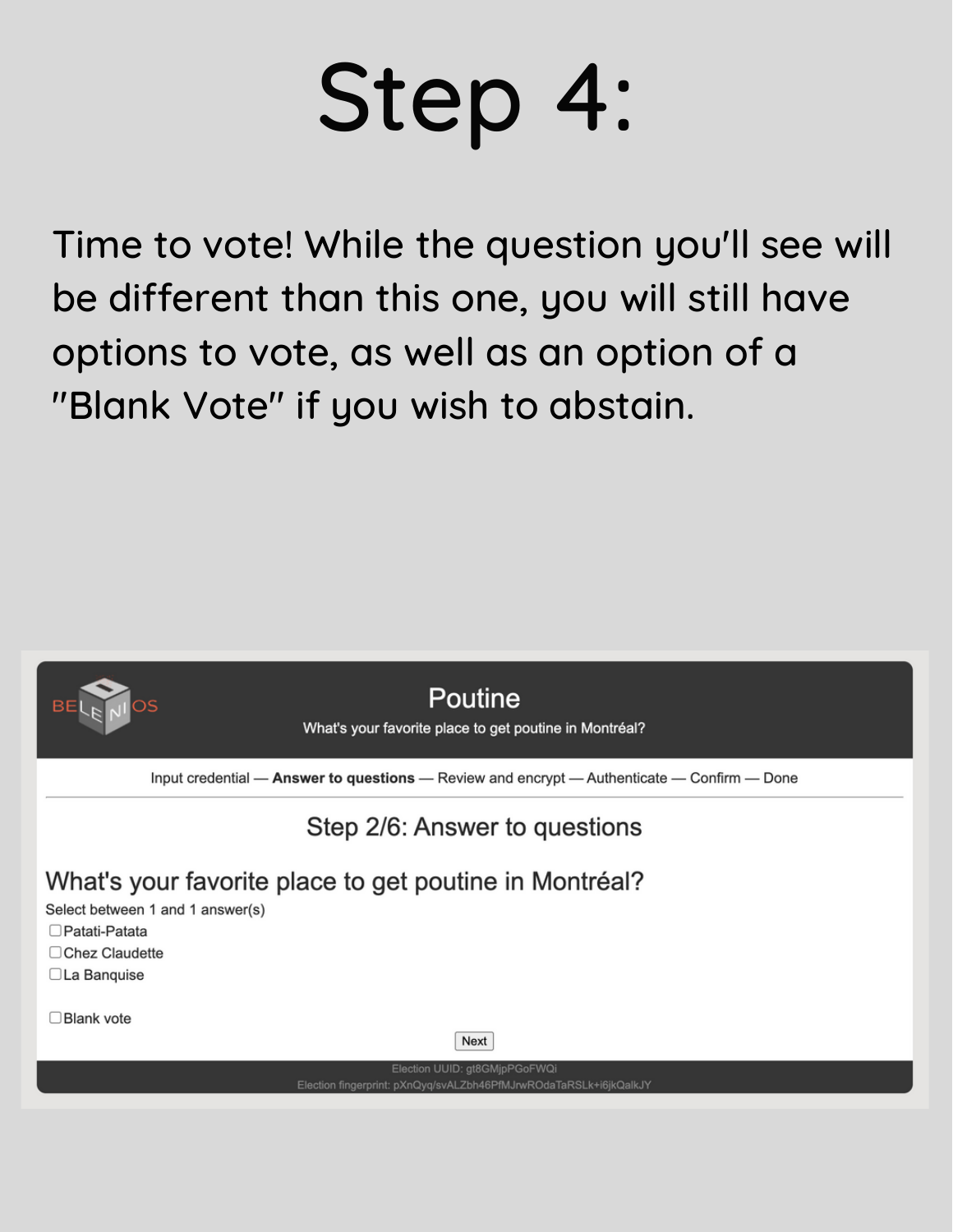### Step 5:

Woo hoo! Almost there.

You've voted, but now you have to encrypt and confirm your vote.

Satisfied with your choice? Click "Continue."

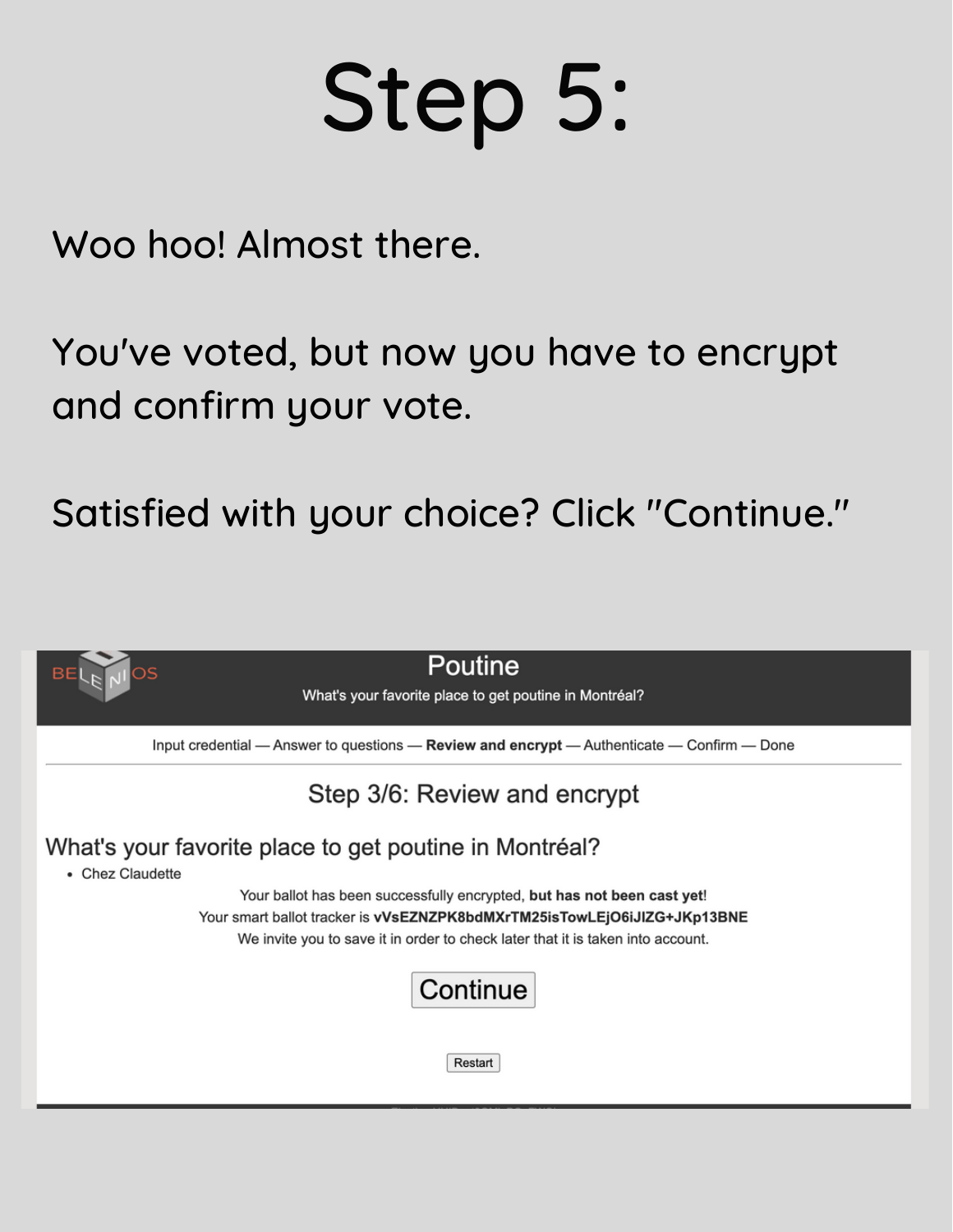### Step 6:

Now it's time for that other email! You need to log in, using your email address as your username, and the generated password that you received via email.

Type in your email address, copy and paste the password, and click "Login"!

| dos<br><b>BEL</b>                                                                                      | Password login       |  |
|--------------------------------------------------------------------------------------------------------|----------------------|--|
| <b>USERNAME:</b>                                                                                       | mail@agsem-aeedem.ca |  |
| <b>PASSWORD:</b>                                                                                       |                      |  |
| Login                                                                                                  |                      |  |
| Powered by Belenios 1.12 (1.12-4-g80179a6). Get the source code. Privacy policy. Administer elections. |                      |  |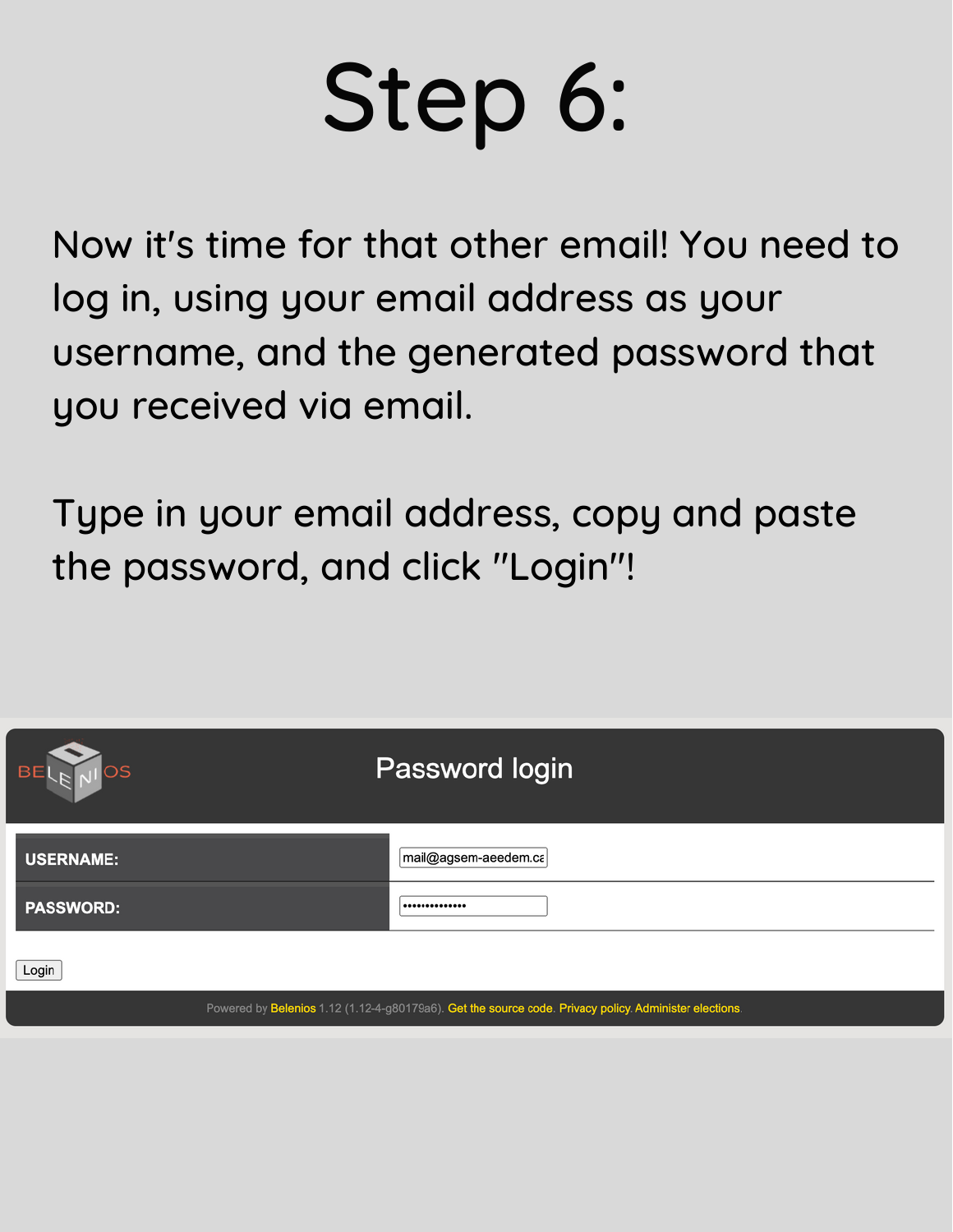#### Step 7:

You will be asked to confirm your vote.

Still happy with how you voted? Click "I cast my vote."

Changed your mind? Click "Go back to election."

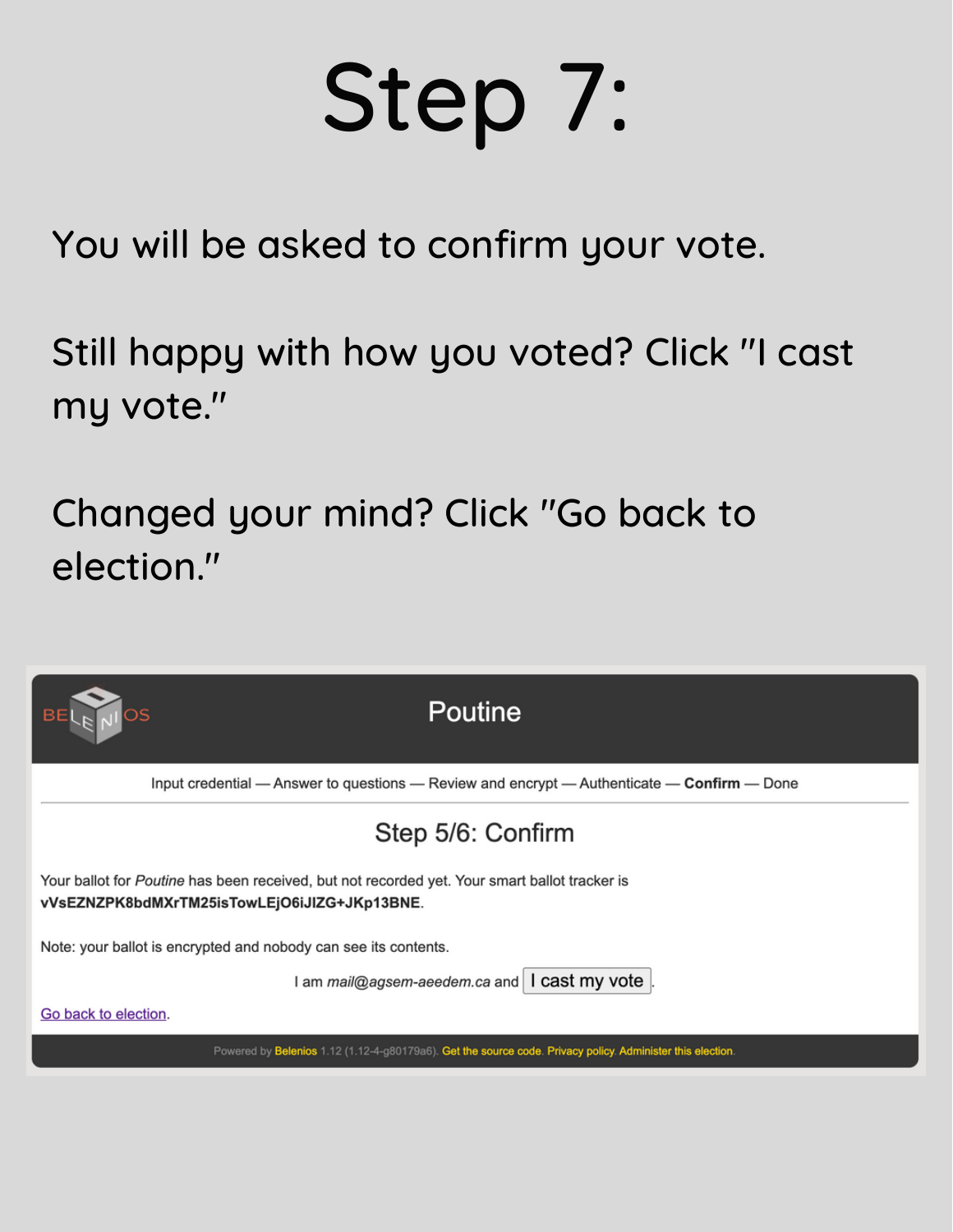### Step 8:

Done! You've voted.

Make a mistake? No stress! The Belenios system lets you go back and re-vote, but only one vote will count: the most recent. So, if you chose Chez Claudette, and then voted again for La Banquise, only the La Banquise vote would count.



Powered by Belenios 1.12 (1.12-4-g80179a6). Get the source code. Privacy policy. Administer this election.